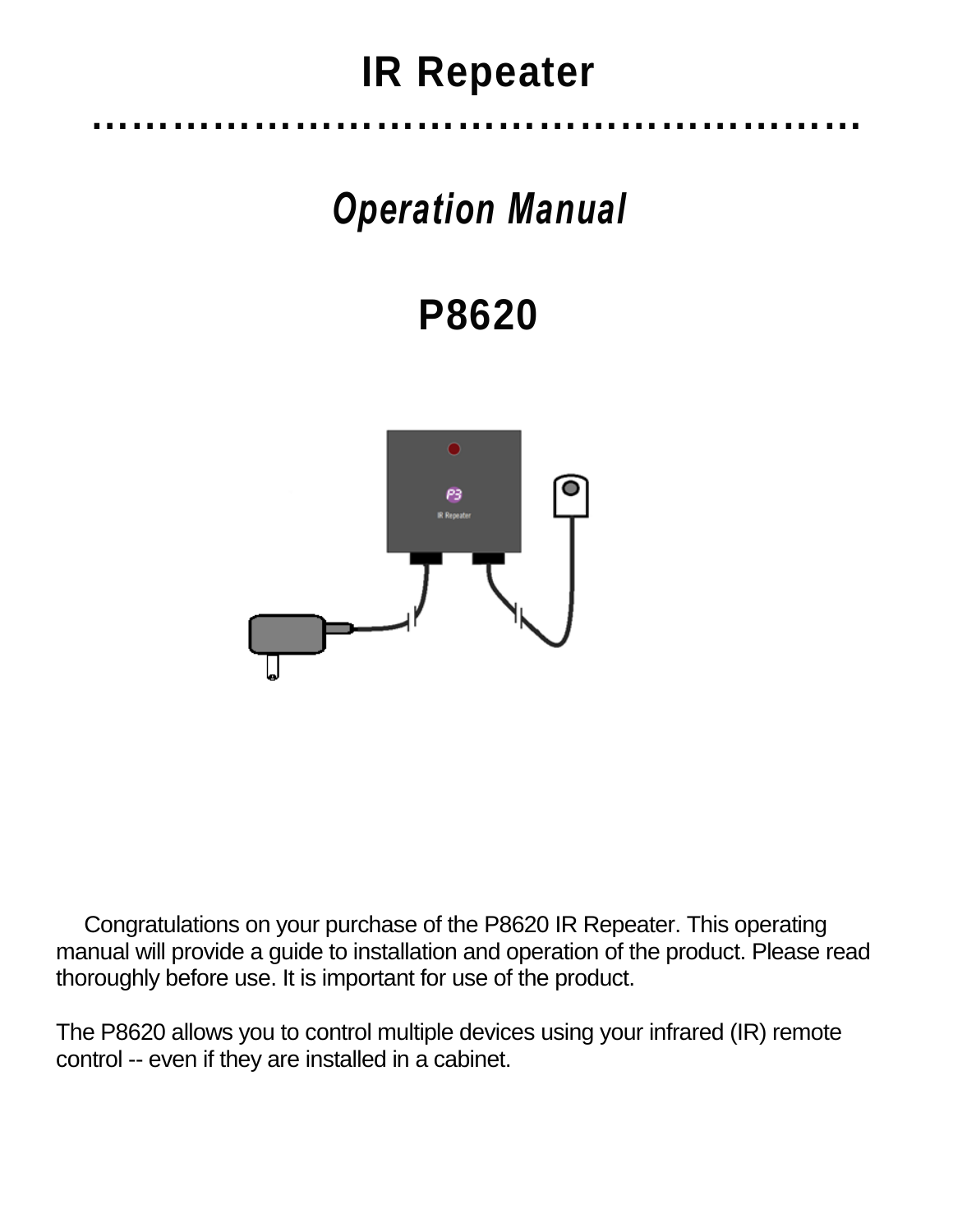## **Package Includes:**



### *Infrared Emitter*

The IR emitter will reproduce the original **P3** infrared signal from your remote control. R Repeater **Exercise Exercise Conserver** Place the emitter near the source equipment (DVD player, cable box, etc.)



## *Power supply* 5 VDC power supply.

This will power the IR components of the system.

## *IR Receiver*

This sensor pick up the signals from common infrared remote controls.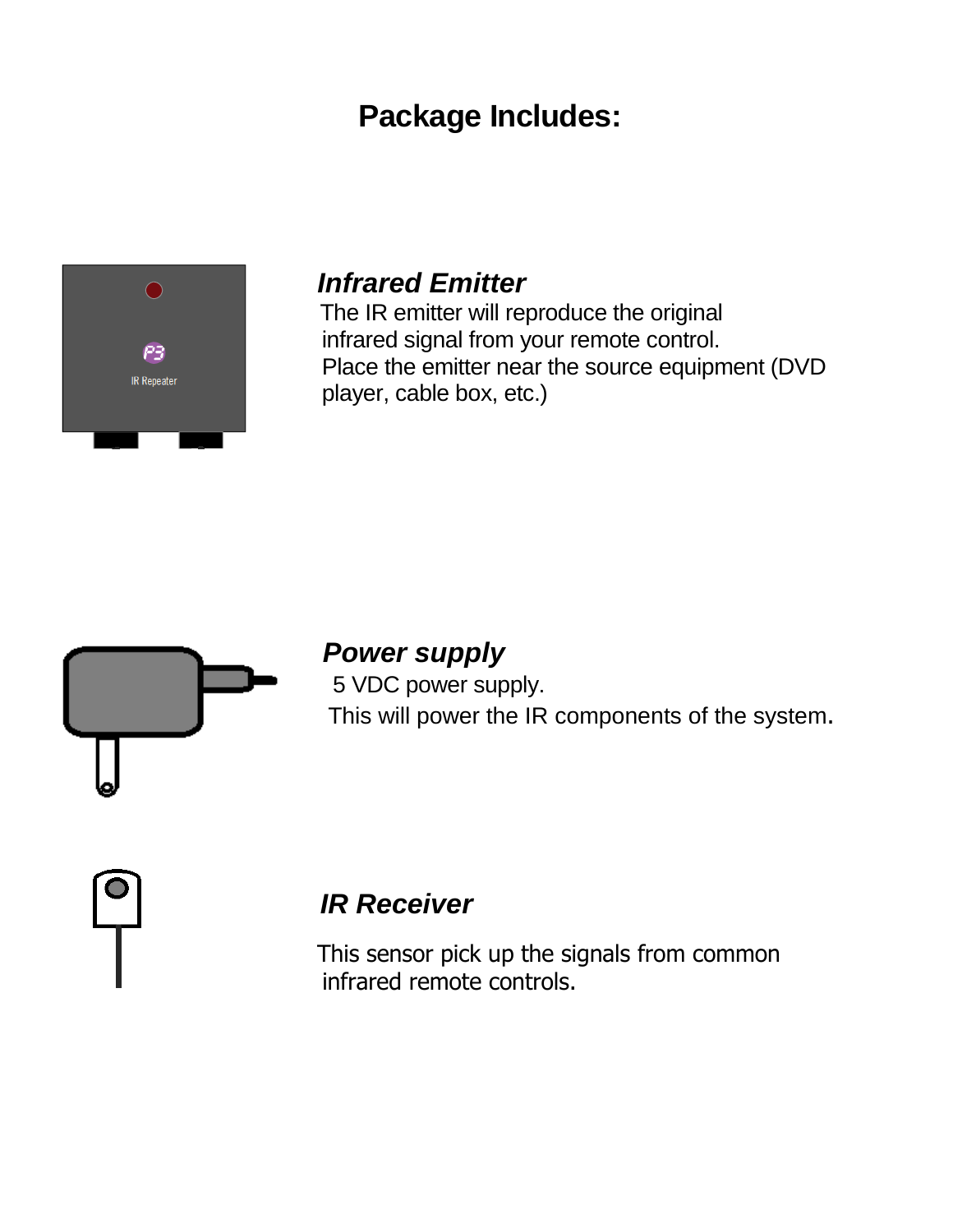#### **Safety Instructions**

**Using any electrical product requires some common sense and some precautions, and the IR Repeater is no exception. Here's what you should keep in mind:**

**\* Read, follow, and retain these instructions, and heed the warnings in them.**

**\* This product should be operated only using standard household current from a wall outlet (120 volts). If you are not sure of the type of power supply to your home, consult your product dealer or your local power company.** 

**\* Don't use this product near water. For that matter, don't use any electrical products near water.**

**\* Don't put the product near a high heat source, such as a radiator, heat register, or stove.**

**\* Don't attach anything to the product not recommended by the manufacturer, P3 International, as such attachments may create safety issues.** 

**\* Unplug the device from the wall outlet during a lightning storm, or when you're not planning on using it for a long period of time. This helps prevent damage due to lightning and power line surges.**

**\* Unplug the device from the wall outlet before cleaning. Don't use liquid cleaners or aerosol cleaners.**

**\* Protect the power cord and IR sensor cord of the IR Repeater and any source units you are controlling. Power-supply and orher cords should be routed so that they're not walked on or pinched by items placed upon or against them. Pay particular attention to cords at plugs, convenience receptacles, and the point where they exit from the product.**

**\* Don't overload wall outlets, extension cords, or integral convenience receptacles when using this device, as this can result in a risk of fire or electric shock.**

**\* Don't attempt to service this product yourself, as opening or removing covers may expose you to dangerous voltage or other hazards. If the device is damaged, unplug it and have it serviced. Refer all servicing to qualified service personnel.**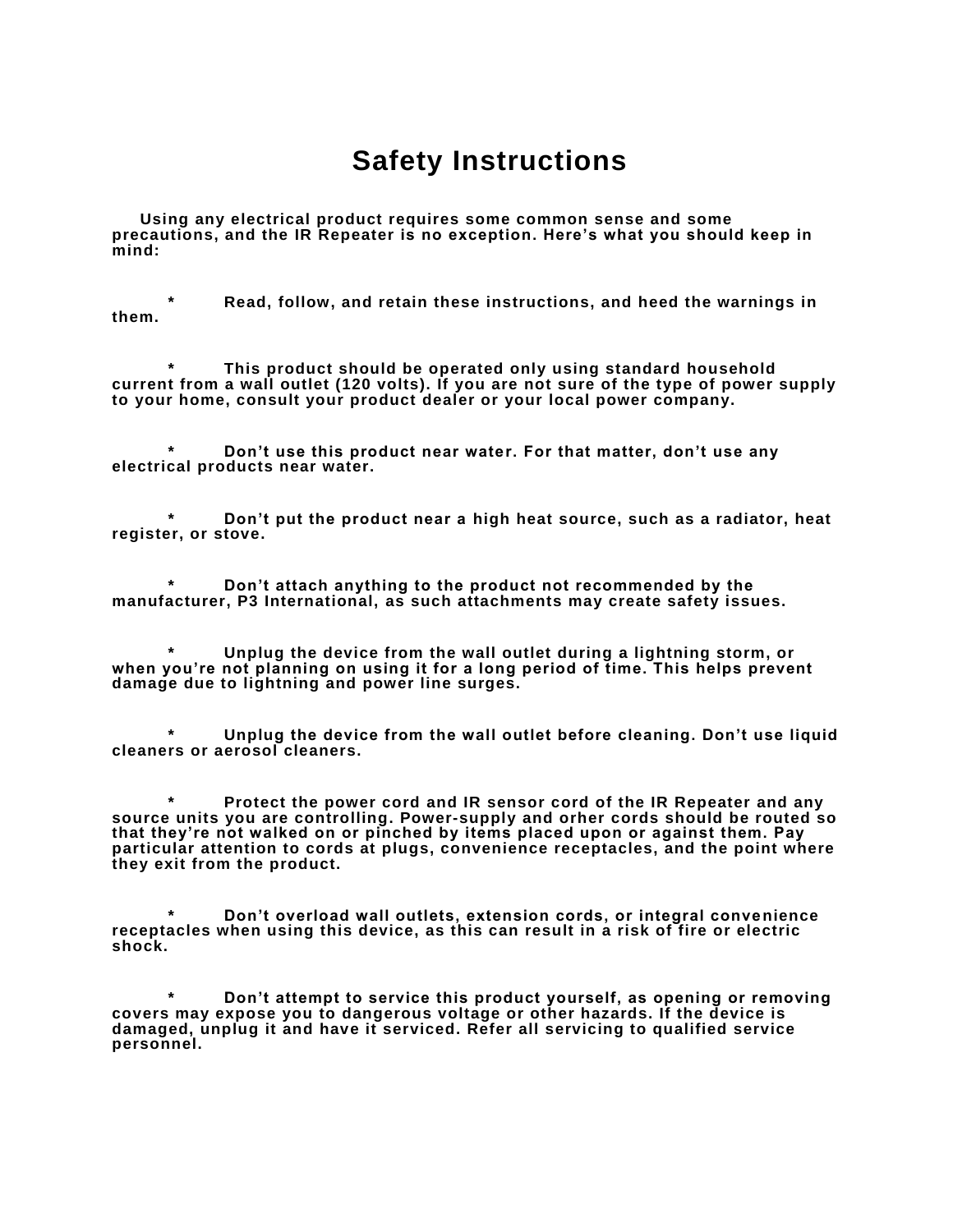## **Instructions:**

To control one device (DVD player, home theater system, etc.) it is recommended to use the **standard installation**.

To control more than one device ( DVD player and home theater system, etc) is recommended to use the **advanced installation.**

#### *Standard Installation:*

The standard method is to install the IR emitters directly near the IR sensor window on electronic device.



To determine the location of the IR sensor window on your electronic device, you may read the description of your equipment or carefully study the front of the electronic device.

Once found, clean the surface and install the emitter near the front of the IR sensor window. Do not attach it to the front of the device.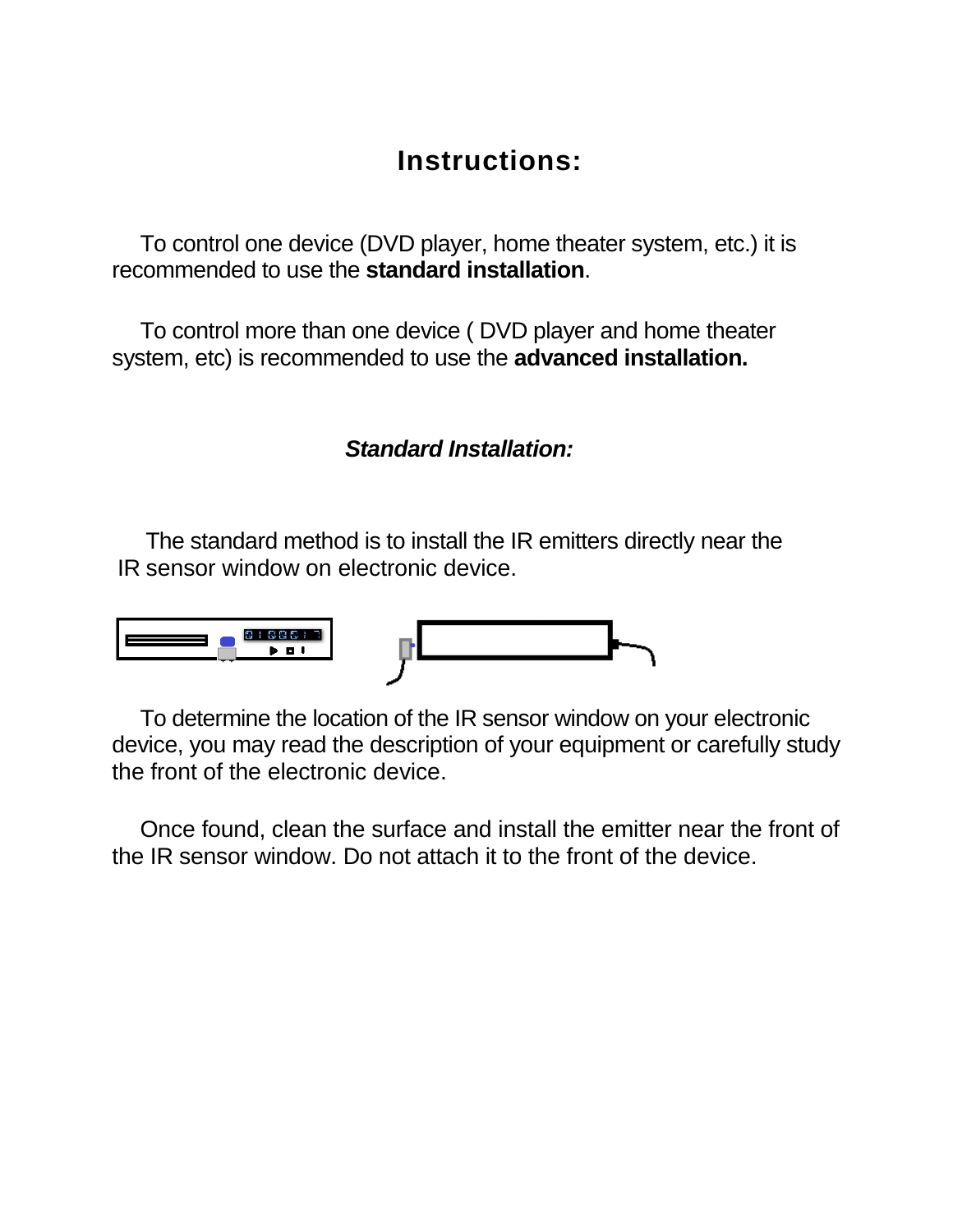#### *Advance Installation:*

The advance method is to install the IR emitter on the inside of the cabinet to control multiple electronic devices.



Place the emitter on the inside of the cabinet door so that the signal is available for all devices. Once you have confirmed successful operations, use the double sided self adhesive tape to secure the emitter on the cabinet door and press firmly.

#### *Installing the IR Receiver:*

Set the receiver in front of the TV or in front of the entertainment center. Check that there are no obstacles to the signal between the remote control and the IR receiver.

#### **Testing:**

Close the entertainment cabinet's door and attempt to turn on the devices with your remote controls. If the devices turn on, you have successfully setup the P3 IR repeater.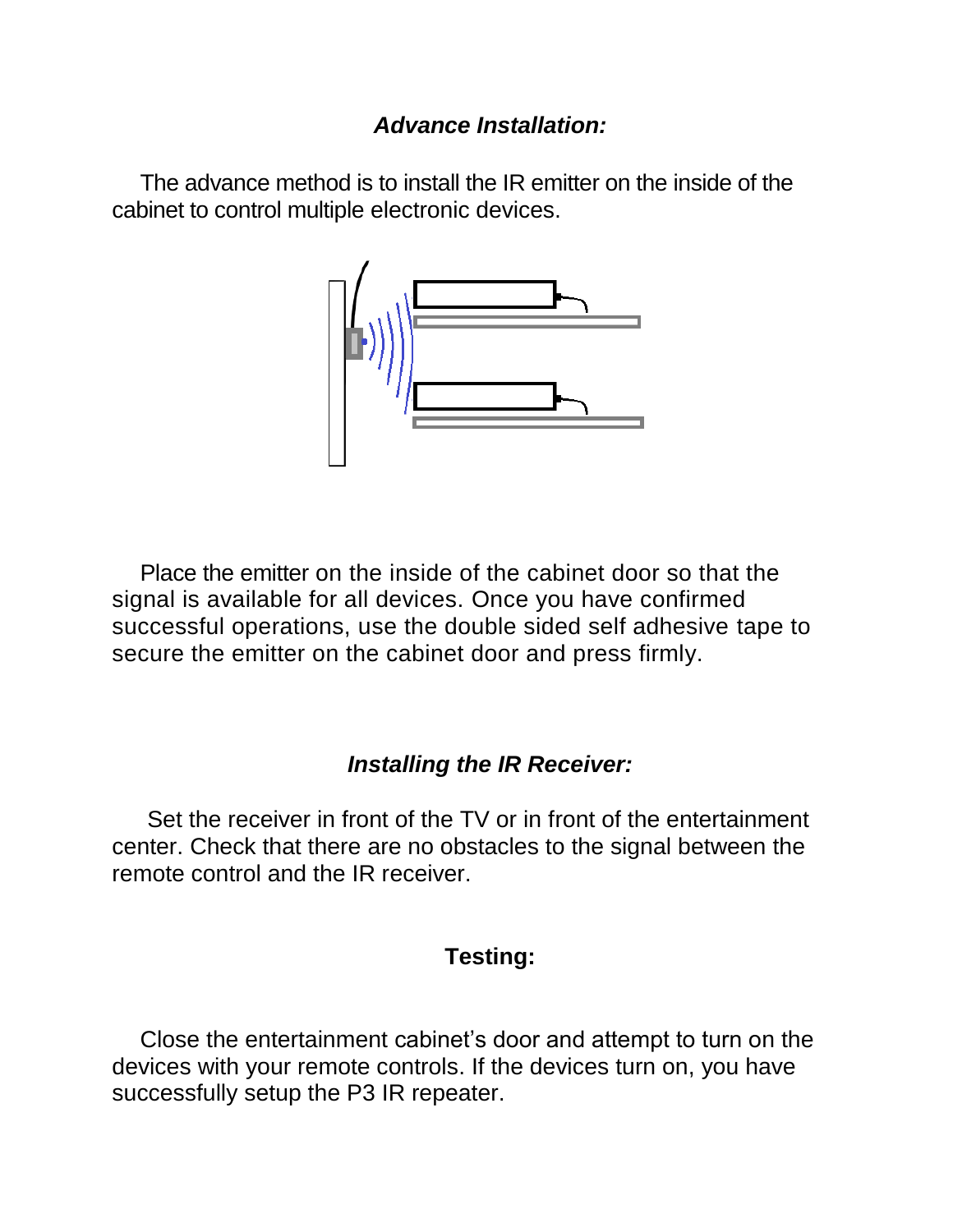#### **Troubleshooting:**

#### **If you have set up the IR Receiver and IR Emitter but the source units do not respond.**

This may occur because of improper placement of the IR Receiver, or the sensor may be partially hidden. Adjust and retest. Also try to move the IR emitter further away from the source units to find the correct position. Please note that infrared signals can be reflected off certain surfaces. Sometimes, moving the emitter a short distance will improve performance.

#### **If the source units respond but the performance is inconsistent.**

Check that the source units are fully concealed behind the cabinet door and that the cabinet is fully closed. If the original IR control signal from the remote control can still reach the source units, it will conflict with the second IR control signal that is produced by the repeater. Experiment with source unit placement and blocking any leakage through the cabinet of the original IR signals.